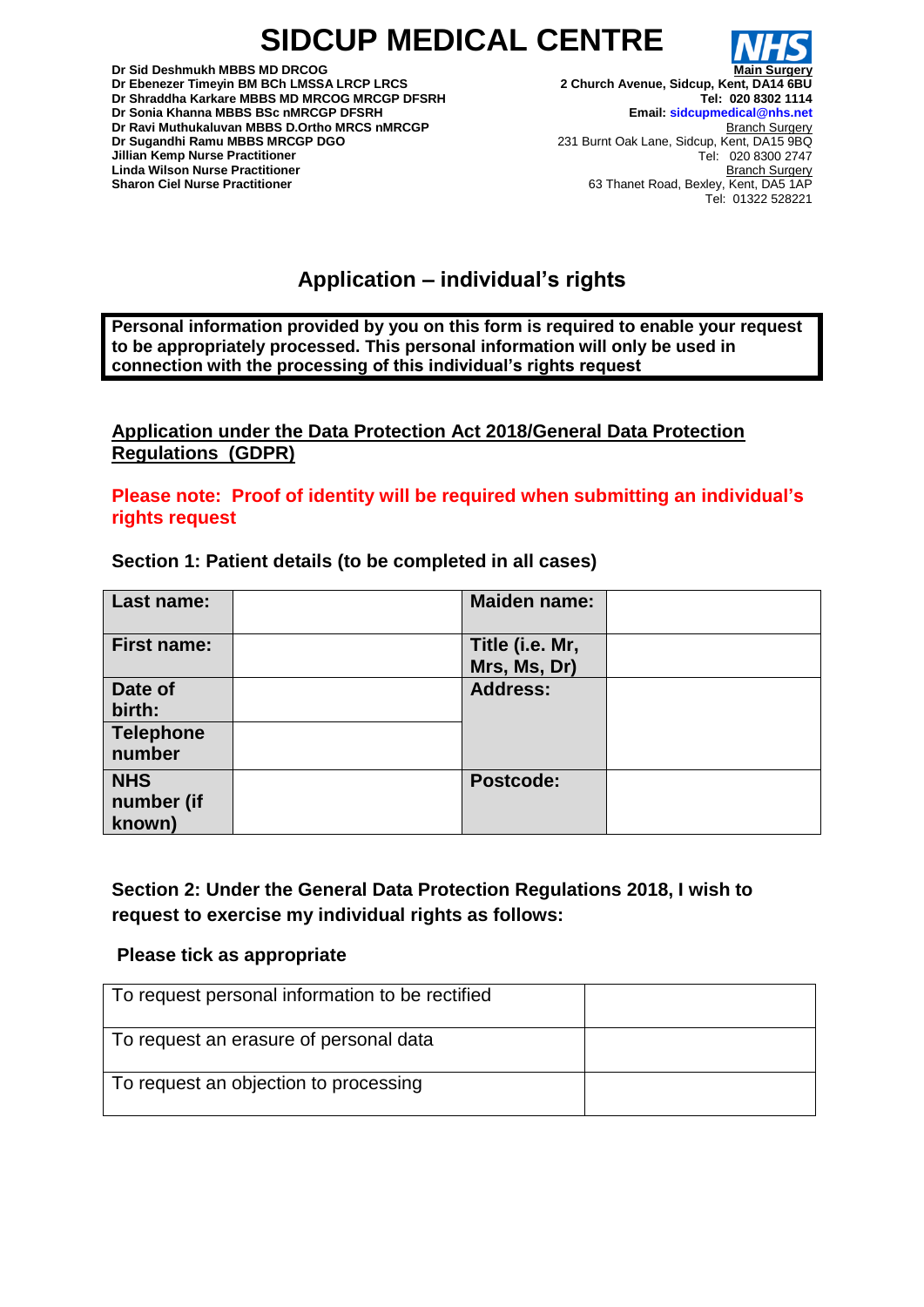### **Section 3:**

**Details -** Please provide details of the information you believe to be inaccurate, requires rectified or the reasons for objection below:

**Evidence information –** In order to review your request made under your individual rights (GDPR), the GP practice will require further explanation and/or evidence to support any changes.

Please provide details and a list of evidence provided.

You must attach relevant documents as proof of correct information e.g. where a date of birth is incorrect, please provide us with a copy of the official State Birth Certificate. Or evidence to support any other request under the terms of the General Data Protection Regulations.

Please note that your right to request rectification/deletion is not absolute and may be declined by Sidcup Medical Centre in certain cases.

The GP practice may need to contact you to discuss your request. The information you provide us on this form and as evidence of your request will be handled in strict confidence. Further information on how our GP practice handles personal information can be found on our website;

<https://www.sidcupmedicalcentre.co.uk/info.aspx?p=20>

Signature:

Date: